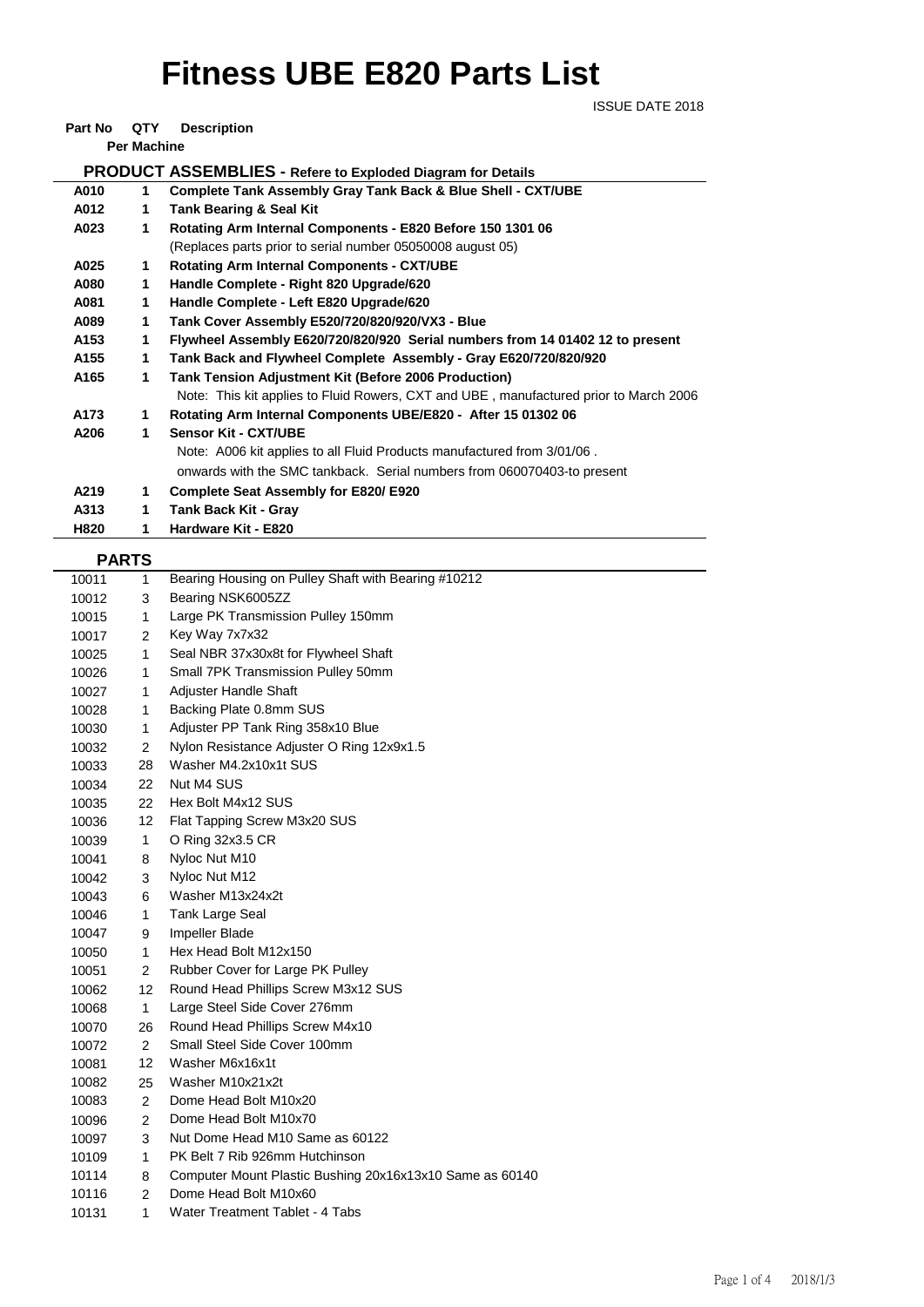| <b>Per Machine</b><br>1<br>Allen Key 6mm<br>10133<br>Spring Washer M10<br>10139<br>2<br>Allen Key 4mm<br>10143<br>1<br>Bearing Spacer 30x25.1x20.5mm<br>10145<br>1<br>Ball Bearing NSK6006ZZ<br>10146<br>1<br>Sensor Bracket<br>$\mathbf{1}$<br>10156<br>1<br>Magnetic Ring & 6xRare Earth Magnet 4mm #10057<br>10158<br>Grub Screw M8x10<br>10162<br>2<br>2<br>Dome Head Bolt M6x8<br>10171<br>Adjuster Handle & PU Cover P/N #10193<br>1<br>10184<br>C Clip RTW - 48<br>10186<br>1<br>Tank Tension Adjustment Bushing<br>10189<br>1<br>Washer M8x26x2t<br>2<br>10190<br>Hex Head Bolt M8x120<br>10191<br>1<br>Wing Plug Yellow with Flat O-ring #13039 - Mickey Mouse<br>10207<br>1<br>End Cap 100x100mm<br>11066<br>3<br>Sensor 100mm<br>1<br>11072<br>Handle - UBE<br>12047<br>2<br>Handle Grip - UBE<br>12048<br>2<br>Tank Back - Gray<br>$\mathbf{1}$<br>12300<br>Flat O Ring 33XØ4<br>$\mathbf{1}$<br>13039<br>Tank Outer Cover Ring - Blue<br>13044<br>1<br>PC Tank Cover & Level Decal 20R #10059 & Triangle plate #13046 & Bolts #65992 - Blue<br>1<br>13045<br>Metal Computer Stalk - 620/720/820/920<br>1<br>13112<br><b>IPM Button Face</b><br>13933<br>1<br>Hex Head Bolt M10x100<br>20009<br>4<br>Dome Head Bolt M10x35<br>20020<br>8<br>Small Warning Decal<br>20036<br>1<br>Decal - E820<br>20043<br>1<br>Side Bearing Cover - CXT/UBE<br>20052<br>2<br>Seat LS-622<br>20115<br>1<br>1<br>Seat Back LS-622<br>20117<br>French Screw M8x20xP1.0<br>20132<br>2<br>End Cap for Crank<br>20133<br>2<br>Crank-Left - CXT/UBE<br>1<br>20134<br>Crank-Right - CXT/UBE<br>20135<br>1<br>Bearing NSK6201ZZ<br>4<br>20138<br>Dome Head Bolt M10x15<br>20150<br>2<br>$\mathbf{1}$<br>Adjuster Cover 100x100x3<br>20183<br>$\overline{2}$<br>Square Adjuster Nut<br>20184<br>Dome Head Bolt M6x100<br>$\overline{2}$<br>20185<br>2<br>Aluminum Block Bearing Housing<br>20190<br>2<br>Aluminum Block Housing Bearing NSK 6004ZZ<br>20193<br>$\overline{2}$<br>Wave Washer M20<br>20196<br>$\mathbf{1}$<br>Axle & Cog - E820/UBE for CHC-25<br>20694<br>1<br><b>Tension Adjustment</b><br>20850<br>1<br>Axle & Cog E820/UBE for CHC-35<br>21694<br>Shaft and Sprocket 820/920 for CHC-35<br>1<br>22157<br>Footplate for E820<br>$\overline{2}$<br>22800<br>2<br>L Bracket for UBE Seat Base<br>22801<br>Counter Sunk Bolt M5x10 SUS<br>$\overline{7}$<br>22802<br>Dome Head Bolt M6x20 SUS<br>8<br>22803<br>Dome Head Bolt M8x20<br>8<br>22804<br>Hex Bolt M8x20<br>$\overline{2}$<br>22805<br>Dome Head Bolt M8x25<br>4<br>22807<br>Hex Head Bolt M8x30 SUS<br>$\overline{2}$<br>22808<br>Dome Head Bolt M8x40<br>4<br>22809<br>Counter Sunk Bolt M8x45<br>4<br>22810<br>Dome Head Bolt M8x45<br>8<br>22811<br>Hex Head Bolt M8x90 SUS<br>1<br>22813<br>Dome Head Bolt M10x20 SUS | Part No | QTY | <b>Description</b> |  |  |  |
|----------------------------------------------------------------------------------------------------------------------------------------------------------------------------------------------------------------------------------------------------------------------------------------------------------------------------------------------------------------------------------------------------------------------------------------------------------------------------------------------------------------------------------------------------------------------------------------------------------------------------------------------------------------------------------------------------------------------------------------------------------------------------------------------------------------------------------------------------------------------------------------------------------------------------------------------------------------------------------------------------------------------------------------------------------------------------------------------------------------------------------------------------------------------------------------------------------------------------------------------------------------------------------------------------------------------------------------------------------------------------------------------------------------------------------------------------------------------------------------------------------------------------------------------------------------------------------------------------------------------------------------------------------------------------------------------------------------------------------------------------------------------------------------------------------------------------------------------------------------------------------------------------------------------------------------------------------------------------------------------------------------------------------------------------------------------------------------------------------------------------------------------------------------------------------------------------------------------------------------------------------------------------------------------------------------------------------------------------------------------------------------------------------------------------------------------------------------------------------------------------------------------------------------------------------------------------------------------------------------------------------------------------------------------------------------------------------------------------------------------------------------------------------------|---------|-----|--------------------|--|--|--|
|                                                                                                                                                                                                                                                                                                                                                                                                                                                                                                                                                                                                                                                                                                                                                                                                                                                                                                                                                                                                                                                                                                                                                                                                                                                                                                                                                                                                                                                                                                                                                                                                                                                                                                                                                                                                                                                                                                                                                                                                                                                                                                                                                                                                                                                                                                                                                                                                                                                                                                                                                                                                                                                                                                                                                                                        |         |     |                    |  |  |  |
|                                                                                                                                                                                                                                                                                                                                                                                                                                                                                                                                                                                                                                                                                                                                                                                                                                                                                                                                                                                                                                                                                                                                                                                                                                                                                                                                                                                                                                                                                                                                                                                                                                                                                                                                                                                                                                                                                                                                                                                                                                                                                                                                                                                                                                                                                                                                                                                                                                                                                                                                                                                                                                                                                                                                                                                        |         |     |                    |  |  |  |
|                                                                                                                                                                                                                                                                                                                                                                                                                                                                                                                                                                                                                                                                                                                                                                                                                                                                                                                                                                                                                                                                                                                                                                                                                                                                                                                                                                                                                                                                                                                                                                                                                                                                                                                                                                                                                                                                                                                                                                                                                                                                                                                                                                                                                                                                                                                                                                                                                                                                                                                                                                                                                                                                                                                                                                                        |         |     |                    |  |  |  |
|                                                                                                                                                                                                                                                                                                                                                                                                                                                                                                                                                                                                                                                                                                                                                                                                                                                                                                                                                                                                                                                                                                                                                                                                                                                                                                                                                                                                                                                                                                                                                                                                                                                                                                                                                                                                                                                                                                                                                                                                                                                                                                                                                                                                                                                                                                                                                                                                                                                                                                                                                                                                                                                                                                                                                                                        |         |     |                    |  |  |  |
|                                                                                                                                                                                                                                                                                                                                                                                                                                                                                                                                                                                                                                                                                                                                                                                                                                                                                                                                                                                                                                                                                                                                                                                                                                                                                                                                                                                                                                                                                                                                                                                                                                                                                                                                                                                                                                                                                                                                                                                                                                                                                                                                                                                                                                                                                                                                                                                                                                                                                                                                                                                                                                                                                                                                                                                        |         |     |                    |  |  |  |
|                                                                                                                                                                                                                                                                                                                                                                                                                                                                                                                                                                                                                                                                                                                                                                                                                                                                                                                                                                                                                                                                                                                                                                                                                                                                                                                                                                                                                                                                                                                                                                                                                                                                                                                                                                                                                                                                                                                                                                                                                                                                                                                                                                                                                                                                                                                                                                                                                                                                                                                                                                                                                                                                                                                                                                                        |         |     |                    |  |  |  |
|                                                                                                                                                                                                                                                                                                                                                                                                                                                                                                                                                                                                                                                                                                                                                                                                                                                                                                                                                                                                                                                                                                                                                                                                                                                                                                                                                                                                                                                                                                                                                                                                                                                                                                                                                                                                                                                                                                                                                                                                                                                                                                                                                                                                                                                                                                                                                                                                                                                                                                                                                                                                                                                                                                                                                                                        |         |     |                    |  |  |  |
|                                                                                                                                                                                                                                                                                                                                                                                                                                                                                                                                                                                                                                                                                                                                                                                                                                                                                                                                                                                                                                                                                                                                                                                                                                                                                                                                                                                                                                                                                                                                                                                                                                                                                                                                                                                                                                                                                                                                                                                                                                                                                                                                                                                                                                                                                                                                                                                                                                                                                                                                                                                                                                                                                                                                                                                        |         |     |                    |  |  |  |
|                                                                                                                                                                                                                                                                                                                                                                                                                                                                                                                                                                                                                                                                                                                                                                                                                                                                                                                                                                                                                                                                                                                                                                                                                                                                                                                                                                                                                                                                                                                                                                                                                                                                                                                                                                                                                                                                                                                                                                                                                                                                                                                                                                                                                                                                                                                                                                                                                                                                                                                                                                                                                                                                                                                                                                                        |         |     |                    |  |  |  |
|                                                                                                                                                                                                                                                                                                                                                                                                                                                                                                                                                                                                                                                                                                                                                                                                                                                                                                                                                                                                                                                                                                                                                                                                                                                                                                                                                                                                                                                                                                                                                                                                                                                                                                                                                                                                                                                                                                                                                                                                                                                                                                                                                                                                                                                                                                                                                                                                                                                                                                                                                                                                                                                                                                                                                                                        |         |     |                    |  |  |  |
|                                                                                                                                                                                                                                                                                                                                                                                                                                                                                                                                                                                                                                                                                                                                                                                                                                                                                                                                                                                                                                                                                                                                                                                                                                                                                                                                                                                                                                                                                                                                                                                                                                                                                                                                                                                                                                                                                                                                                                                                                                                                                                                                                                                                                                                                                                                                                                                                                                                                                                                                                                                                                                                                                                                                                                                        |         |     |                    |  |  |  |
|                                                                                                                                                                                                                                                                                                                                                                                                                                                                                                                                                                                                                                                                                                                                                                                                                                                                                                                                                                                                                                                                                                                                                                                                                                                                                                                                                                                                                                                                                                                                                                                                                                                                                                                                                                                                                                                                                                                                                                                                                                                                                                                                                                                                                                                                                                                                                                                                                                                                                                                                                                                                                                                                                                                                                                                        |         |     |                    |  |  |  |
|                                                                                                                                                                                                                                                                                                                                                                                                                                                                                                                                                                                                                                                                                                                                                                                                                                                                                                                                                                                                                                                                                                                                                                                                                                                                                                                                                                                                                                                                                                                                                                                                                                                                                                                                                                                                                                                                                                                                                                                                                                                                                                                                                                                                                                                                                                                                                                                                                                                                                                                                                                                                                                                                                                                                                                                        |         |     |                    |  |  |  |
|                                                                                                                                                                                                                                                                                                                                                                                                                                                                                                                                                                                                                                                                                                                                                                                                                                                                                                                                                                                                                                                                                                                                                                                                                                                                                                                                                                                                                                                                                                                                                                                                                                                                                                                                                                                                                                                                                                                                                                                                                                                                                                                                                                                                                                                                                                                                                                                                                                                                                                                                                                                                                                                                                                                                                                                        |         |     |                    |  |  |  |
|                                                                                                                                                                                                                                                                                                                                                                                                                                                                                                                                                                                                                                                                                                                                                                                                                                                                                                                                                                                                                                                                                                                                                                                                                                                                                                                                                                                                                                                                                                                                                                                                                                                                                                                                                                                                                                                                                                                                                                                                                                                                                                                                                                                                                                                                                                                                                                                                                                                                                                                                                                                                                                                                                                                                                                                        |         |     |                    |  |  |  |
|                                                                                                                                                                                                                                                                                                                                                                                                                                                                                                                                                                                                                                                                                                                                                                                                                                                                                                                                                                                                                                                                                                                                                                                                                                                                                                                                                                                                                                                                                                                                                                                                                                                                                                                                                                                                                                                                                                                                                                                                                                                                                                                                                                                                                                                                                                                                                                                                                                                                                                                                                                                                                                                                                                                                                                                        |         |     |                    |  |  |  |
|                                                                                                                                                                                                                                                                                                                                                                                                                                                                                                                                                                                                                                                                                                                                                                                                                                                                                                                                                                                                                                                                                                                                                                                                                                                                                                                                                                                                                                                                                                                                                                                                                                                                                                                                                                                                                                                                                                                                                                                                                                                                                                                                                                                                                                                                                                                                                                                                                                                                                                                                                                                                                                                                                                                                                                                        |         |     |                    |  |  |  |
|                                                                                                                                                                                                                                                                                                                                                                                                                                                                                                                                                                                                                                                                                                                                                                                                                                                                                                                                                                                                                                                                                                                                                                                                                                                                                                                                                                                                                                                                                                                                                                                                                                                                                                                                                                                                                                                                                                                                                                                                                                                                                                                                                                                                                                                                                                                                                                                                                                                                                                                                                                                                                                                                                                                                                                                        |         |     |                    |  |  |  |
|                                                                                                                                                                                                                                                                                                                                                                                                                                                                                                                                                                                                                                                                                                                                                                                                                                                                                                                                                                                                                                                                                                                                                                                                                                                                                                                                                                                                                                                                                                                                                                                                                                                                                                                                                                                                                                                                                                                                                                                                                                                                                                                                                                                                                                                                                                                                                                                                                                                                                                                                                                                                                                                                                                                                                                                        |         |     |                    |  |  |  |
|                                                                                                                                                                                                                                                                                                                                                                                                                                                                                                                                                                                                                                                                                                                                                                                                                                                                                                                                                                                                                                                                                                                                                                                                                                                                                                                                                                                                                                                                                                                                                                                                                                                                                                                                                                                                                                                                                                                                                                                                                                                                                                                                                                                                                                                                                                                                                                                                                                                                                                                                                                                                                                                                                                                                                                                        |         |     |                    |  |  |  |
|                                                                                                                                                                                                                                                                                                                                                                                                                                                                                                                                                                                                                                                                                                                                                                                                                                                                                                                                                                                                                                                                                                                                                                                                                                                                                                                                                                                                                                                                                                                                                                                                                                                                                                                                                                                                                                                                                                                                                                                                                                                                                                                                                                                                                                                                                                                                                                                                                                                                                                                                                                                                                                                                                                                                                                                        |         |     |                    |  |  |  |
|                                                                                                                                                                                                                                                                                                                                                                                                                                                                                                                                                                                                                                                                                                                                                                                                                                                                                                                                                                                                                                                                                                                                                                                                                                                                                                                                                                                                                                                                                                                                                                                                                                                                                                                                                                                                                                                                                                                                                                                                                                                                                                                                                                                                                                                                                                                                                                                                                                                                                                                                                                                                                                                                                                                                                                                        |         |     |                    |  |  |  |
|                                                                                                                                                                                                                                                                                                                                                                                                                                                                                                                                                                                                                                                                                                                                                                                                                                                                                                                                                                                                                                                                                                                                                                                                                                                                                                                                                                                                                                                                                                                                                                                                                                                                                                                                                                                                                                                                                                                                                                                                                                                                                                                                                                                                                                                                                                                                                                                                                                                                                                                                                                                                                                                                                                                                                                                        |         |     |                    |  |  |  |
|                                                                                                                                                                                                                                                                                                                                                                                                                                                                                                                                                                                                                                                                                                                                                                                                                                                                                                                                                                                                                                                                                                                                                                                                                                                                                                                                                                                                                                                                                                                                                                                                                                                                                                                                                                                                                                                                                                                                                                                                                                                                                                                                                                                                                                                                                                                                                                                                                                                                                                                                                                                                                                                                                                                                                                                        |         |     |                    |  |  |  |
|                                                                                                                                                                                                                                                                                                                                                                                                                                                                                                                                                                                                                                                                                                                                                                                                                                                                                                                                                                                                                                                                                                                                                                                                                                                                                                                                                                                                                                                                                                                                                                                                                                                                                                                                                                                                                                                                                                                                                                                                                                                                                                                                                                                                                                                                                                                                                                                                                                                                                                                                                                                                                                                                                                                                                                                        |         |     |                    |  |  |  |
|                                                                                                                                                                                                                                                                                                                                                                                                                                                                                                                                                                                                                                                                                                                                                                                                                                                                                                                                                                                                                                                                                                                                                                                                                                                                                                                                                                                                                                                                                                                                                                                                                                                                                                                                                                                                                                                                                                                                                                                                                                                                                                                                                                                                                                                                                                                                                                                                                                                                                                                                                                                                                                                                                                                                                                                        |         |     |                    |  |  |  |
|                                                                                                                                                                                                                                                                                                                                                                                                                                                                                                                                                                                                                                                                                                                                                                                                                                                                                                                                                                                                                                                                                                                                                                                                                                                                                                                                                                                                                                                                                                                                                                                                                                                                                                                                                                                                                                                                                                                                                                                                                                                                                                                                                                                                                                                                                                                                                                                                                                                                                                                                                                                                                                                                                                                                                                                        |         |     |                    |  |  |  |
|                                                                                                                                                                                                                                                                                                                                                                                                                                                                                                                                                                                                                                                                                                                                                                                                                                                                                                                                                                                                                                                                                                                                                                                                                                                                                                                                                                                                                                                                                                                                                                                                                                                                                                                                                                                                                                                                                                                                                                                                                                                                                                                                                                                                                                                                                                                                                                                                                                                                                                                                                                                                                                                                                                                                                                                        |         |     |                    |  |  |  |
|                                                                                                                                                                                                                                                                                                                                                                                                                                                                                                                                                                                                                                                                                                                                                                                                                                                                                                                                                                                                                                                                                                                                                                                                                                                                                                                                                                                                                                                                                                                                                                                                                                                                                                                                                                                                                                                                                                                                                                                                                                                                                                                                                                                                                                                                                                                                                                                                                                                                                                                                                                                                                                                                                                                                                                                        |         |     |                    |  |  |  |
|                                                                                                                                                                                                                                                                                                                                                                                                                                                                                                                                                                                                                                                                                                                                                                                                                                                                                                                                                                                                                                                                                                                                                                                                                                                                                                                                                                                                                                                                                                                                                                                                                                                                                                                                                                                                                                                                                                                                                                                                                                                                                                                                                                                                                                                                                                                                                                                                                                                                                                                                                                                                                                                                                                                                                                                        |         |     |                    |  |  |  |
|                                                                                                                                                                                                                                                                                                                                                                                                                                                                                                                                                                                                                                                                                                                                                                                                                                                                                                                                                                                                                                                                                                                                                                                                                                                                                                                                                                                                                                                                                                                                                                                                                                                                                                                                                                                                                                                                                                                                                                                                                                                                                                                                                                                                                                                                                                                                                                                                                                                                                                                                                                                                                                                                                                                                                                                        |         |     |                    |  |  |  |
|                                                                                                                                                                                                                                                                                                                                                                                                                                                                                                                                                                                                                                                                                                                                                                                                                                                                                                                                                                                                                                                                                                                                                                                                                                                                                                                                                                                                                                                                                                                                                                                                                                                                                                                                                                                                                                                                                                                                                                                                                                                                                                                                                                                                                                                                                                                                                                                                                                                                                                                                                                                                                                                                                                                                                                                        |         |     |                    |  |  |  |
|                                                                                                                                                                                                                                                                                                                                                                                                                                                                                                                                                                                                                                                                                                                                                                                                                                                                                                                                                                                                                                                                                                                                                                                                                                                                                                                                                                                                                                                                                                                                                                                                                                                                                                                                                                                                                                                                                                                                                                                                                                                                                                                                                                                                                                                                                                                                                                                                                                                                                                                                                                                                                                                                                                                                                                                        |         |     |                    |  |  |  |
|                                                                                                                                                                                                                                                                                                                                                                                                                                                                                                                                                                                                                                                                                                                                                                                                                                                                                                                                                                                                                                                                                                                                                                                                                                                                                                                                                                                                                                                                                                                                                                                                                                                                                                                                                                                                                                                                                                                                                                                                                                                                                                                                                                                                                                                                                                                                                                                                                                                                                                                                                                                                                                                                                                                                                                                        |         |     |                    |  |  |  |
|                                                                                                                                                                                                                                                                                                                                                                                                                                                                                                                                                                                                                                                                                                                                                                                                                                                                                                                                                                                                                                                                                                                                                                                                                                                                                                                                                                                                                                                                                                                                                                                                                                                                                                                                                                                                                                                                                                                                                                                                                                                                                                                                                                                                                                                                                                                                                                                                                                                                                                                                                                                                                                                                                                                                                                                        |         |     |                    |  |  |  |
|                                                                                                                                                                                                                                                                                                                                                                                                                                                                                                                                                                                                                                                                                                                                                                                                                                                                                                                                                                                                                                                                                                                                                                                                                                                                                                                                                                                                                                                                                                                                                                                                                                                                                                                                                                                                                                                                                                                                                                                                                                                                                                                                                                                                                                                                                                                                                                                                                                                                                                                                                                                                                                                                                                                                                                                        |         |     |                    |  |  |  |
|                                                                                                                                                                                                                                                                                                                                                                                                                                                                                                                                                                                                                                                                                                                                                                                                                                                                                                                                                                                                                                                                                                                                                                                                                                                                                                                                                                                                                                                                                                                                                                                                                                                                                                                                                                                                                                                                                                                                                                                                                                                                                                                                                                                                                                                                                                                                                                                                                                                                                                                                                                                                                                                                                                                                                                                        |         |     |                    |  |  |  |
|                                                                                                                                                                                                                                                                                                                                                                                                                                                                                                                                                                                                                                                                                                                                                                                                                                                                                                                                                                                                                                                                                                                                                                                                                                                                                                                                                                                                                                                                                                                                                                                                                                                                                                                                                                                                                                                                                                                                                                                                                                                                                                                                                                                                                                                                                                                                                                                                                                                                                                                                                                                                                                                                                                                                                                                        |         |     |                    |  |  |  |
|                                                                                                                                                                                                                                                                                                                                                                                                                                                                                                                                                                                                                                                                                                                                                                                                                                                                                                                                                                                                                                                                                                                                                                                                                                                                                                                                                                                                                                                                                                                                                                                                                                                                                                                                                                                                                                                                                                                                                                                                                                                                                                                                                                                                                                                                                                                                                                                                                                                                                                                                                                                                                                                                                                                                                                                        |         |     |                    |  |  |  |
|                                                                                                                                                                                                                                                                                                                                                                                                                                                                                                                                                                                                                                                                                                                                                                                                                                                                                                                                                                                                                                                                                                                                                                                                                                                                                                                                                                                                                                                                                                                                                                                                                                                                                                                                                                                                                                                                                                                                                                                                                                                                                                                                                                                                                                                                                                                                                                                                                                                                                                                                                                                                                                                                                                                                                                                        |         |     |                    |  |  |  |
|                                                                                                                                                                                                                                                                                                                                                                                                                                                                                                                                                                                                                                                                                                                                                                                                                                                                                                                                                                                                                                                                                                                                                                                                                                                                                                                                                                                                                                                                                                                                                                                                                                                                                                                                                                                                                                                                                                                                                                                                                                                                                                                                                                                                                                                                                                                                                                                                                                                                                                                                                                                                                                                                                                                                                                                        |         |     |                    |  |  |  |
|                                                                                                                                                                                                                                                                                                                                                                                                                                                                                                                                                                                                                                                                                                                                                                                                                                                                                                                                                                                                                                                                                                                                                                                                                                                                                                                                                                                                                                                                                                                                                                                                                                                                                                                                                                                                                                                                                                                                                                                                                                                                                                                                                                                                                                                                                                                                                                                                                                                                                                                                                                                                                                                                                                                                                                                        |         |     |                    |  |  |  |
|                                                                                                                                                                                                                                                                                                                                                                                                                                                                                                                                                                                                                                                                                                                                                                                                                                                                                                                                                                                                                                                                                                                                                                                                                                                                                                                                                                                                                                                                                                                                                                                                                                                                                                                                                                                                                                                                                                                                                                                                                                                                                                                                                                                                                                                                                                                                                                                                                                                                                                                                                                                                                                                                                                                                                                                        |         |     |                    |  |  |  |
|                                                                                                                                                                                                                                                                                                                                                                                                                                                                                                                                                                                                                                                                                                                                                                                                                                                                                                                                                                                                                                                                                                                                                                                                                                                                                                                                                                                                                                                                                                                                                                                                                                                                                                                                                                                                                                                                                                                                                                                                                                                                                                                                                                                                                                                                                                                                                                                                                                                                                                                                                                                                                                                                                                                                                                                        |         |     |                    |  |  |  |
|                                                                                                                                                                                                                                                                                                                                                                                                                                                                                                                                                                                                                                                                                                                                                                                                                                                                                                                                                                                                                                                                                                                                                                                                                                                                                                                                                                                                                                                                                                                                                                                                                                                                                                                                                                                                                                                                                                                                                                                                                                                                                                                                                                                                                                                                                                                                                                                                                                                                                                                                                                                                                                                                                                                                                                                        |         |     |                    |  |  |  |
|                                                                                                                                                                                                                                                                                                                                                                                                                                                                                                                                                                                                                                                                                                                                                                                                                                                                                                                                                                                                                                                                                                                                                                                                                                                                                                                                                                                                                                                                                                                                                                                                                                                                                                                                                                                                                                                                                                                                                                                                                                                                                                                                                                                                                                                                                                                                                                                                                                                                                                                                                                                                                                                                                                                                                                                        |         |     |                    |  |  |  |
|                                                                                                                                                                                                                                                                                                                                                                                                                                                                                                                                                                                                                                                                                                                                                                                                                                                                                                                                                                                                                                                                                                                                                                                                                                                                                                                                                                                                                                                                                                                                                                                                                                                                                                                                                                                                                                                                                                                                                                                                                                                                                                                                                                                                                                                                                                                                                                                                                                                                                                                                                                                                                                                                                                                                                                                        |         |     |                    |  |  |  |
|                                                                                                                                                                                                                                                                                                                                                                                                                                                                                                                                                                                                                                                                                                                                                                                                                                                                                                                                                                                                                                                                                                                                                                                                                                                                                                                                                                                                                                                                                                                                                                                                                                                                                                                                                                                                                                                                                                                                                                                                                                                                                                                                                                                                                                                                                                                                                                                                                                                                                                                                                                                                                                                                                                                                                                                        |         |     |                    |  |  |  |
|                                                                                                                                                                                                                                                                                                                                                                                                                                                                                                                                                                                                                                                                                                                                                                                                                                                                                                                                                                                                                                                                                                                                                                                                                                                                                                                                                                                                                                                                                                                                                                                                                                                                                                                                                                                                                                                                                                                                                                                                                                                                                                                                                                                                                                                                                                                                                                                                                                                                                                                                                                                                                                                                                                                                                                                        |         |     |                    |  |  |  |
|                                                                                                                                                                                                                                                                                                                                                                                                                                                                                                                                                                                                                                                                                                                                                                                                                                                                                                                                                                                                                                                                                                                                                                                                                                                                                                                                                                                                                                                                                                                                                                                                                                                                                                                                                                                                                                                                                                                                                                                                                                                                                                                                                                                                                                                                                                                                                                                                                                                                                                                                                                                                                                                                                                                                                                                        |         |     |                    |  |  |  |
|                                                                                                                                                                                                                                                                                                                                                                                                                                                                                                                                                                                                                                                                                                                                                                                                                                                                                                                                                                                                                                                                                                                                                                                                                                                                                                                                                                                                                                                                                                                                                                                                                                                                                                                                                                                                                                                                                                                                                                                                                                                                                                                                                                                                                                                                                                                                                                                                                                                                                                                                                                                                                                                                                                                                                                                        |         |     |                    |  |  |  |
|                                                                                                                                                                                                                                                                                                                                                                                                                                                                                                                                                                                                                                                                                                                                                                                                                                                                                                                                                                                                                                                                                                                                                                                                                                                                                                                                                                                                                                                                                                                                                                                                                                                                                                                                                                                                                                                                                                                                                                                                                                                                                                                                                                                                                                                                                                                                                                                                                                                                                                                                                                                                                                                                                                                                                                                        |         |     |                    |  |  |  |
|                                                                                                                                                                                                                                                                                                                                                                                                                                                                                                                                                                                                                                                                                                                                                                                                                                                                                                                                                                                                                                                                                                                                                                                                                                                                                                                                                                                                                                                                                                                                                                                                                                                                                                                                                                                                                                                                                                                                                                                                                                                                                                                                                                                                                                                                                                                                                                                                                                                                                                                                                                                                                                                                                                                                                                                        |         |     |                    |  |  |  |
|                                                                                                                                                                                                                                                                                                                                                                                                                                                                                                                                                                                                                                                                                                                                                                                                                                                                                                                                                                                                                                                                                                                                                                                                                                                                                                                                                                                                                                                                                                                                                                                                                                                                                                                                                                                                                                                                                                                                                                                                                                                                                                                                                                                                                                                                                                                                                                                                                                                                                                                                                                                                                                                                                                                                                                                        |         |     |                    |  |  |  |
|                                                                                                                                                                                                                                                                                                                                                                                                                                                                                                                                                                                                                                                                                                                                                                                                                                                                                                                                                                                                                                                                                                                                                                                                                                                                                                                                                                                                                                                                                                                                                                                                                                                                                                                                                                                                                                                                                                                                                                                                                                                                                                                                                                                                                                                                                                                                                                                                                                                                                                                                                                                                                                                                                                                                                                                        |         |     |                    |  |  |  |
|                                                                                                                                                                                                                                                                                                                                                                                                                                                                                                                                                                                                                                                                                                                                                                                                                                                                                                                                                                                                                                                                                                                                                                                                                                                                                                                                                                                                                                                                                                                                                                                                                                                                                                                                                                                                                                                                                                                                                                                                                                                                                                                                                                                                                                                                                                                                                                                                                                                                                                                                                                                                                                                                                                                                                                                        |         |     |                    |  |  |  |
|                                                                                                                                                                                                                                                                                                                                                                                                                                                                                                                                                                                                                                                                                                                                                                                                                                                                                                                                                                                                                                                                                                                                                                                                                                                                                                                                                                                                                                                                                                                                                                                                                                                                                                                                                                                                                                                                                                                                                                                                                                                                                                                                                                                                                                                                                                                                                                                                                                                                                                                                                                                                                                                                                                                                                                                        |         |     |                    |  |  |  |
|                                                                                                                                                                                                                                                                                                                                                                                                                                                                                                                                                                                                                                                                                                                                                                                                                                                                                                                                                                                                                                                                                                                                                                                                                                                                                                                                                                                                                                                                                                                                                                                                                                                                                                                                                                                                                                                                                                                                                                                                                                                                                                                                                                                                                                                                                                                                                                                                                                                                                                                                                                                                                                                                                                                                                                                        |         |     |                    |  |  |  |
|                                                                                                                                                                                                                                                                                                                                                                                                                                                                                                                                                                                                                                                                                                                                                                                                                                                                                                                                                                                                                                                                                                                                                                                                                                                                                                                                                                                                                                                                                                                                                                                                                                                                                                                                                                                                                                                                                                                                                                                                                                                                                                                                                                                                                                                                                                                                                                                                                                                                                                                                                                                                                                                                                                                                                                                        |         |     |                    |  |  |  |
|                                                                                                                                                                                                                                                                                                                                                                                                                                                                                                                                                                                                                                                                                                                                                                                                                                                                                                                                                                                                                                                                                                                                                                                                                                                                                                                                                                                                                                                                                                                                                                                                                                                                                                                                                                                                                                                                                                                                                                                                                                                                                                                                                                                                                                                                                                                                                                                                                                                                                                                                                                                                                                                                                                                                                                                        |         |     |                    |  |  |  |
|                                                                                                                                                                                                                                                                                                                                                                                                                                                                                                                                                                                                                                                                                                                                                                                                                                                                                                                                                                                                                                                                                                                                                                                                                                                                                                                                                                                                                                                                                                                                                                                                                                                                                                                                                                                                                                                                                                                                                                                                                                                                                                                                                                                                                                                                                                                                                                                                                                                                                                                                                                                                                                                                                                                                                                                        |         |     |                    |  |  |  |
|                                                                                                                                                                                                                                                                                                                                                                                                                                                                                                                                                                                                                                                                                                                                                                                                                                                                                                                                                                                                                                                                                                                                                                                                                                                                                                                                                                                                                                                                                                                                                                                                                                                                                                                                                                                                                                                                                                                                                                                                                                                                                                                                                                                                                                                                                                                                                                                                                                                                                                                                                                                                                                                                                                                                                                                        | 22814   | 3   |                    |  |  |  |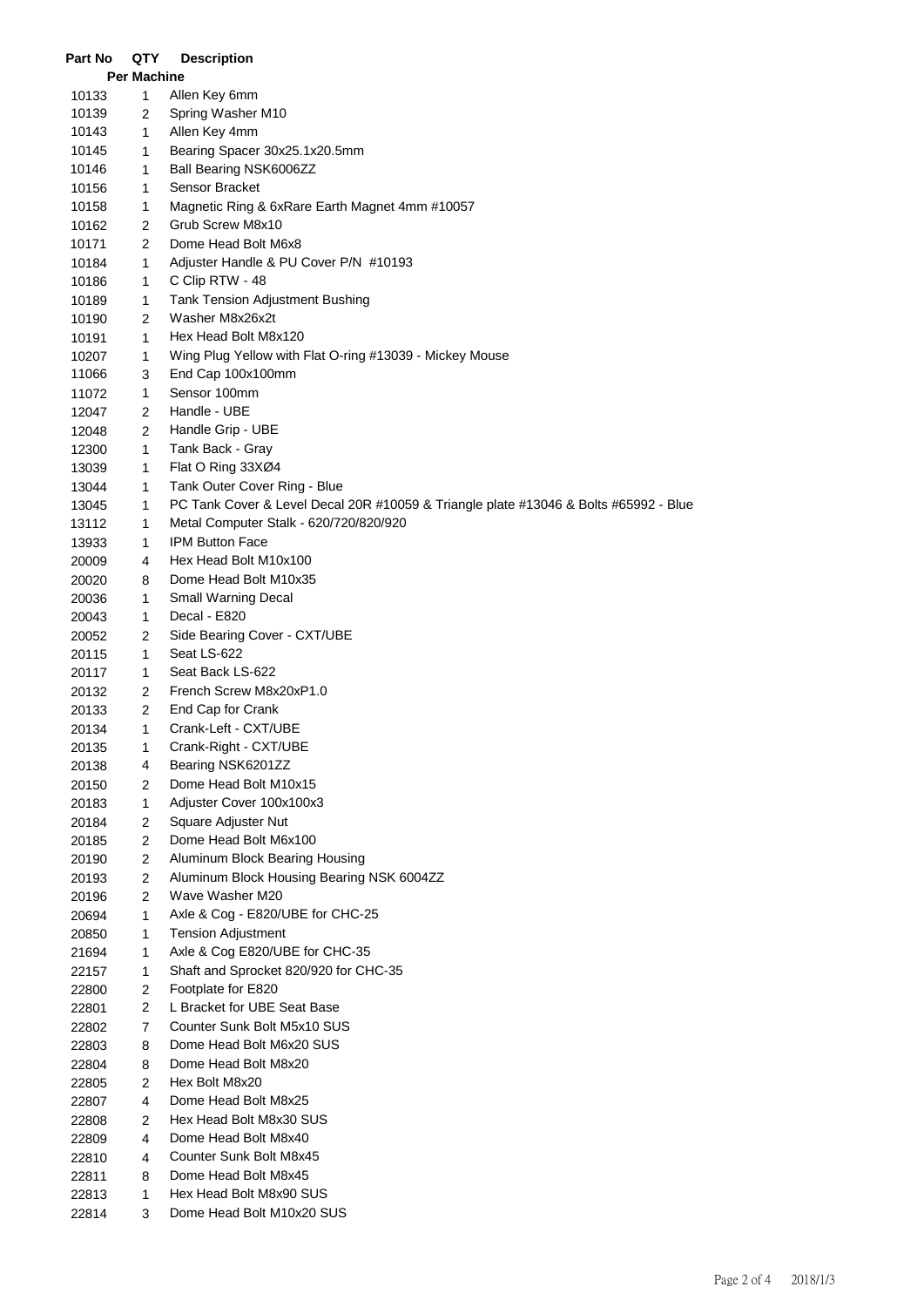| Part No        | QTY                | <b>Description</b>                                             |
|----------------|--------------------|----------------------------------------------------------------|
|                | <b>Per Machine</b> |                                                                |
| 22815          | 1                  | <b>T</b> Track                                                 |
| 22816          | $\mathbf{1}$       | Channel - Left                                                 |
| 22817          | $\mathbf{1}$       | Channel - Right                                                |
| 22821          | 12                 | PU Wheel for Seat                                              |
| 22822          | 1                  | Bracket for Seat Base Pop Pin                                  |
| 22823          | 1                  | Locking Plate                                                  |
| 22825          | 4                  | Bushing 12x8.1x30                                              |
| 22826          | 1                  | Bushing 12.7x8.1x69                                            |
| 22827          | 8                  | Bushing 12.7x8.1x7                                             |
| 22828          | 4                  | Bushing 12.7x8.1x10                                            |
| 22832          | 2                  | Non-Skid for Foot Rest E820                                    |
| 22834          | 2                  | Non-Skid for Footplate E820                                    |
| 22835          | 6                  | Non-Skid for Bottom Footplate E820                             |
| 22837          | 1                  | Positioning Pin                                                |
| 22838          | 6                  | Spacer - Rubber                                                |
| 22839          | 1                  | Spring 26x20x3.5                                               |
| 22842          | 1                  | U Bracket                                                      |
| 22843          | 1                  | End Cap 30x60                                                  |
| 22844          | 2                  | End Cap 34x34                                                  |
| 22852          | 4                  | Hex Head Bolt M5x10 - B                                        |
| 23008          | 1                  | End Cap 75x75 Rubber                                           |
| 23101          | 1                  | Main Frame - UBE                                               |
| 23139          | 1                  | Handle Shaft with Bolt-Left                                    |
| 23144          | 1                  | Handle Lock Knob M10x32 - Yellow                               |
| 23149          | 1                  | Handle Shaft with Bolt-Right                                   |
| 23157          | 1                  | Shaft and Sprocket 820/920 for CHC-25                          |
| 23291          | 1                  | Control Arm - UBE                                              |
| 23817          | 1                  | Handle Shaft for Seat Lifting Pin                              |
| 23818          | 1                  | Handle for Seat                                                |
| 23819          | 1                  | <b>Bracket for Lifting Pin</b>                                 |
| 23831          | 1                  | Handle Grip 28.6x330 - UBE                                     |
| 23841          | 1                  | Tension Cable 1.5x330 for Lifting Pin                          |
| 23902          | 1                  | Lower Main Frame - UBE                                         |
| 23903          | 1                  | IPM with USB with HR Built-In                                  |
| 23920          | 1                  | Control Arm Bushing - Inner 71.7x60.2x20                       |
| 23921          | 1                  | Control Arm Spacer 150x5.0                                     |
| 23922          | 1                  | Control Arm Locking Collar 820/920                             |
| 23923          | 3                  | Grub Screw M6x8                                                |
| 23950          | 1                  | Control Arm Bushing - Outer 71.9x60.2x20<br>Washer M15x28x2.5t |
| 23951          | 2<br>1             | Seat Frame for UBE                                             |
| 24501          |                    | Chain 178 for CHC-25                                           |
| 30012<br>33012 | 1<br>1             | Chain 118 for CHC-35                                           |
| 33928          | 1                  | Internal Tube End Cap                                          |
| 33931          | 1                  | <b>Telescoping Tube Plastic Sleeve</b>                         |
| 33933          | 1                  | <b>Hydraulic Shock</b>                                         |
| 33935          | 1                  | Telescoping Tube (Internal Scribed)                            |
| 33937          | 1                  | Flange Nut M25                                                 |
| 33938          | 1                  | <b>Copper Locating Bushing</b>                                 |
| 33941          | 1                  | <b>Telescoping Tube External</b>                               |
| 33943          | 1                  | <b>Telescoping Bracket</b>                                     |
| 50933          | 1                  | <b>LCD</b> for IPM                                             |
| 60134          | 1                  | Tank Internal Screw M5x10                                      |
| 60144          | 3                  | Rower Handle End Inserts 28.6mm                                |
| 60145          | 2                  | Frame Plug 38.1mm                                              |
| 60147          | 1                  | O Ring 9.5x6.5x1.5                                             |
| 60708          | 15                 | Washer M8x19x1.6                                               |
| 60709          | 18                 | Nyloc Nut M8                                                   |
| 60808          | 6                  | Dome Head Bolt M8x15                                           |
| 65992          | 4                  | Flat Tapping Screw M3x12 - SUS                                 |
| 66991          | 1                  | Handle Cap                                                     |
|                |                    |                                                                |